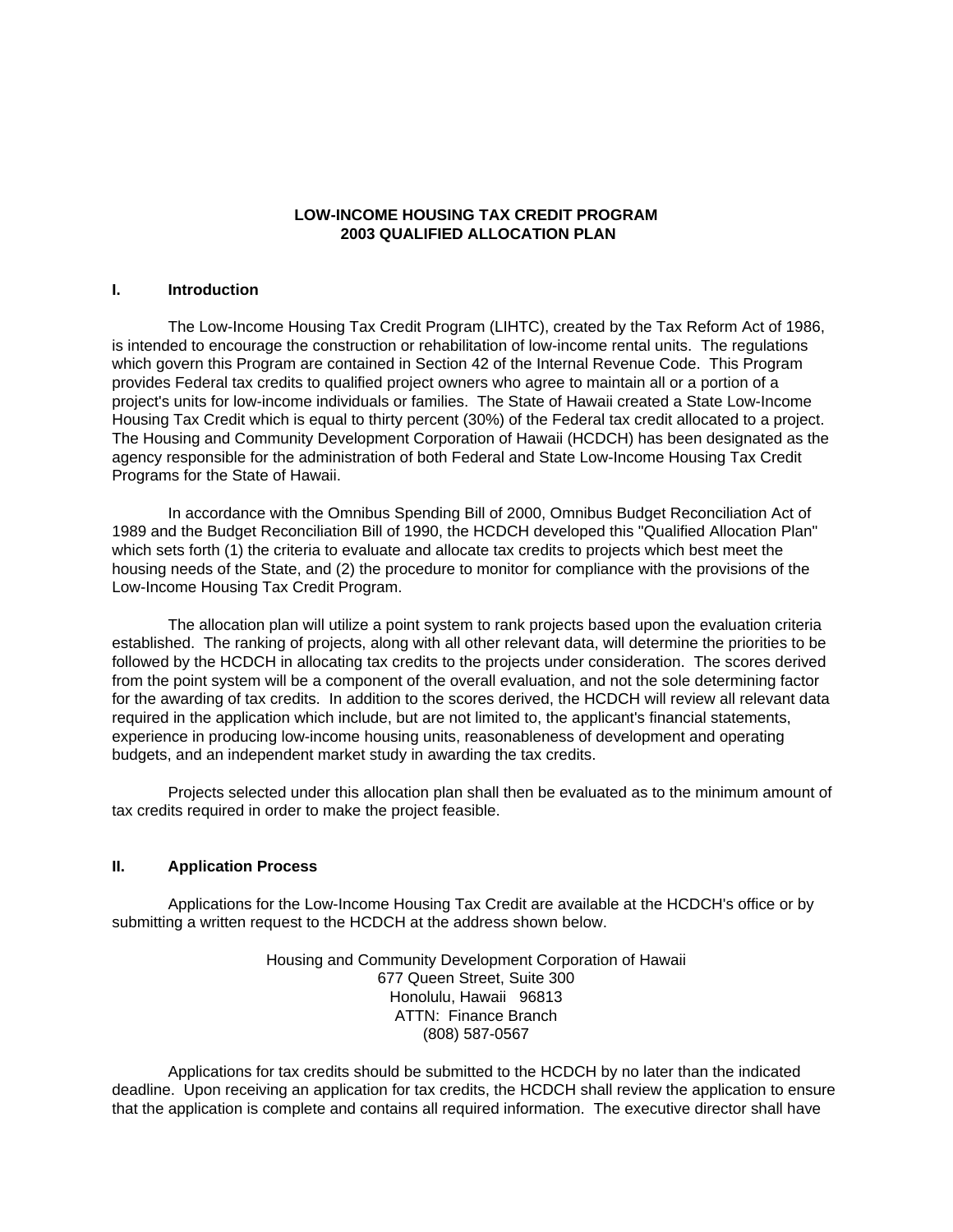the right to defer the consideration of any application if, in his sole discretion, such deferral is deemed in the best interests of meeting housing needs.

Complete applications shall then be evaluated in accordance with the allocation plan to determine the project's rank in relation to other projects in the evaluation. Projects receiving the highest ranking shall then be evaluated to determine the minimum amount of tax credits required to make the project feasible. The amount of tax credits reserved or allocated to a particular project will be limited to the amount the HCDCH, in its sole discretion, deems necessary to make the project feasible.

# **III. Selection Criteria Point System**

Each application will be evaluated and awarded points in accordance with the following criteria. **Unless otherwise indicated, all references to low-income unit(s) or low-income rental unit(s) shall mean low-income housing tax credit unit(s).**

|     | <b>CRITERIA</b>                                                                                                                                                                                                                                                                                     | <b>POINTS</b> |
|-----|-----------------------------------------------------------------------------------------------------------------------------------------------------------------------------------------------------------------------------------------------------------------------------------------------------|---------------|
| 1.  | Minimum Threshold Tax credit application requests shall be limited to no<br>greater than \$12,000 in federal tax credits per low-income rental unit.<br>Applications with requests exceeding this limit shall be returned to the<br>applicant and shall not be eligible for further consideration*. | N/A           |
| 2.  | Project will provide low-income units for a longer period than is required<br>under Section 42 of the Internal Revenue Code.                                                                                                                                                                        | $0 - 6*$      |
| 3.  | Project will provide a greater percentage of low-income units than required<br>under Section 42 of the Internal Revenue Code.                                                                                                                                                                       | $1 - 6*$      |
| 4.  | Project will charge rent for low-income units that is less than the maximum<br>rent allowed under Section 42 of the Internal Revenue Code.                                                                                                                                                          | $0 - 6*$      |
| 5.  | Project has the lowest federal tax credit/low-income rental unit ratio.                                                                                                                                                                                                                             | $1 - 6*$      |
| 6.  | Project has the appropriate zoning or the applicant has secured the<br>necessary exemptions/variances to construct the project as proposed.                                                                                                                                                         | $0 - 5*$      |
| 7.  | Applicant demonstrates that all low-income units will be made available,<br>through a process acceptable to HCDCH, to people on the waiting list for low-<br>income public housing.                                                                                                                 | $0$ or $3*$   |
| 8.  | Project will provide low-income units targeted to families.                                                                                                                                                                                                                                         | 0 or $3*$     |
| 9.  | Project will give preference to tenant populations with special housing needs<br>beyond Federal and State requirements.                                                                                                                                                                             | $0 - 1$ *     |
| 10. | Project is participating with a local tax-exempt organization and is sponsored<br>by a qualified non-profit, as defined in Section 42 of the Internal Revenue<br>Code.                                                                                                                              | $0 - 1$ *     |
| 11. | Project has the lowest total tax credit equity as a percentage of total project<br>cost.                                                                                                                                                                                                            | $0 - 6*$      |
| 12. | Project has the lowest total permanent sources of state funds as a<br>percentage of total project cost.                                                                                                                                                                                             | $0 - 6*$      |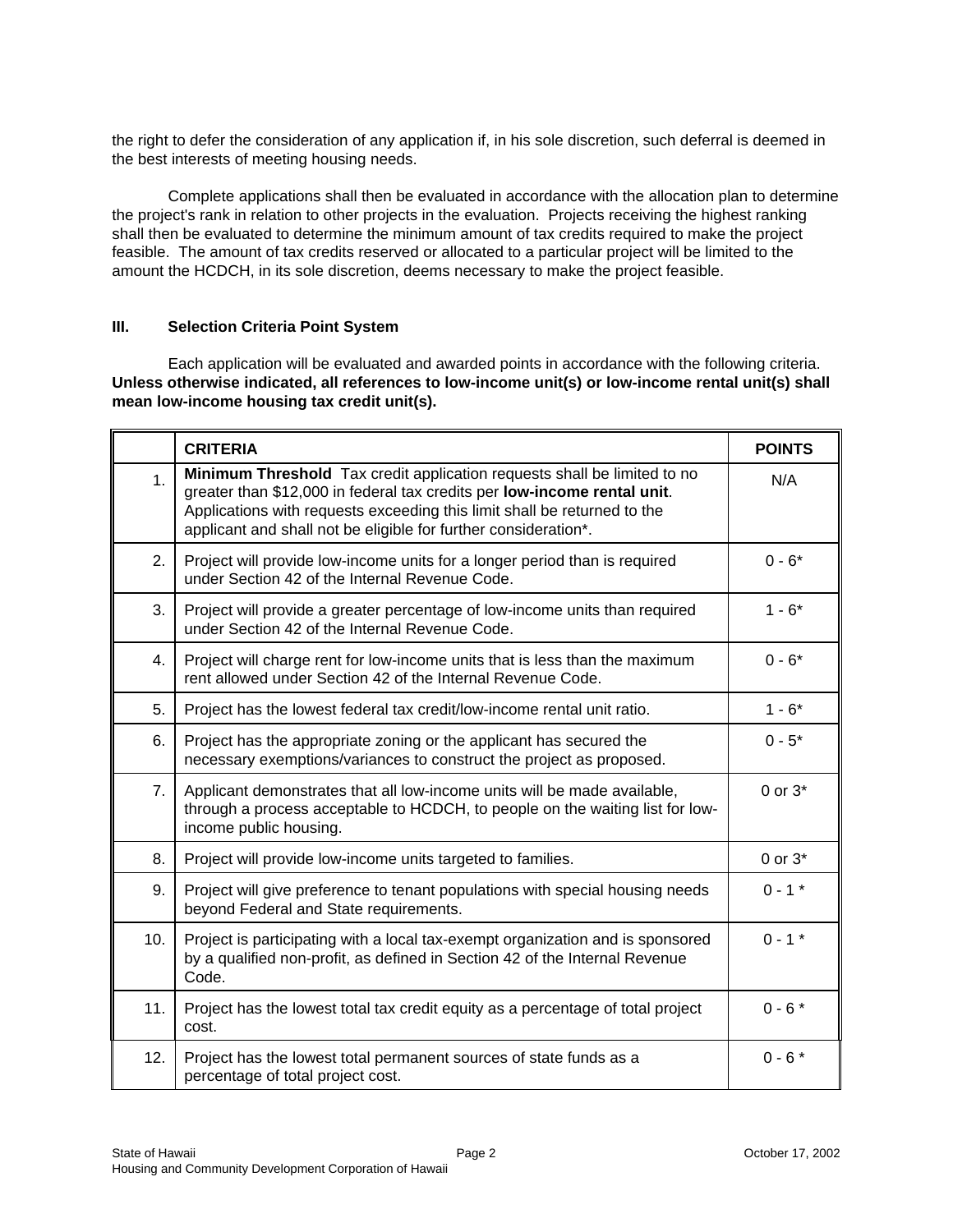| 13. | Project has the lowest combined total of developer fee and developer<br>overhead as a percentage of total project cost (combined total not to exceed<br>12% of total project cost)                                                                                                                                                                    | $0 - 6*$   |
|-----|-------------------------------------------------------------------------------------------------------------------------------------------------------------------------------------------------------------------------------------------------------------------------------------------------------------------------------------------------------|------------|
| 14. | Project will be receiving project-based rental assistance subsidies which<br>would result in eligible tenants paying approximately 30% of their gross<br>monthly income towards rent. Eligible programs shall include, but not be<br>limited to, the Rural Development 515 Loan Program and HUD Section 8<br>project-based Rental Assistance Program. | $0 - 6*$   |
| 15. | Project has applied for or received county, federal, or private permanent<br>financing assistance (other than for primary mortgage financing) which results<br>in a lower tax credit request.                                                                                                                                                         | $0 - 3*$   |
| 16. | Developer will provide a "rent-to-own" option for residents of the project after<br>30 years.                                                                                                                                                                                                                                                         | 0 or 2 $*$ |
| 17. | Project is located in qualified census tract, the development of which<br>contributes to a concerted community revitalization plan as determined by<br>HCDCH.                                                                                                                                                                                         | 0 or $3*$  |
| 18. | Project location and market demand.                                                                                                                                                                                                                                                                                                                   | $0 - 6*$   |
| 19. | Developer experience.                                                                                                                                                                                                                                                                                                                                 | $0 - 6*$   |
| 20. | Overall project feasibility.                                                                                                                                                                                                                                                                                                                          | $0 - 6*$   |

\* See pages 4 - 8 for description.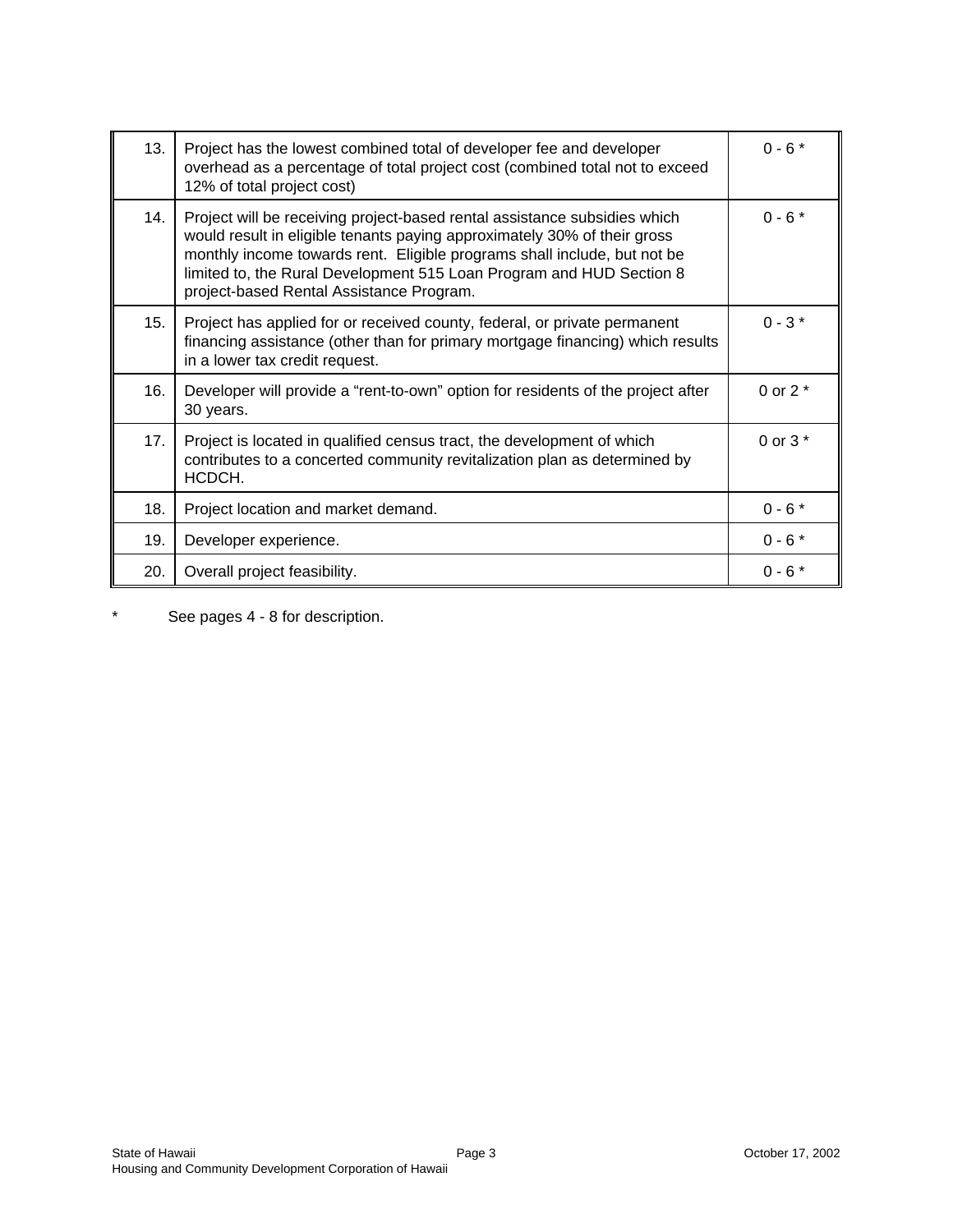Criteria 1. **Minimum Threshold.** Applicants requesting low-income housing tax credits must limit their request to no greater than \$12,000 in federal tax credits **per low-income rental unit (do not include resident manager's unit)**. Applications with requests that exceed this \$12,000 per low-income rental unit limit shall be returned to the applicant and shall not be eligible for further consideration in the present application cycle.

Criteria 2. If, under the Restrictive Covenant Document, the project is "affordable" for:

| 0 point  |
|----------|
| .5 point |
| 1 point  |
| 2 points |
| 3 points |
| 4 points |
| 5 points |
| 6 points |
|          |

Criteria 3. With respect to the set-aside affordability, if project provides:

| 20% of the project to households<br>earning less than 50% of AMGI, OR<br>40% of the project to households<br>earning less than 60% of AMGI | 1 point  |
|--------------------------------------------------------------------------------------------------------------------------------------------|----------|
| 40% of the project to households<br>earning 50% or less of AMGI, OR<br>80% of the project to households<br>earning 60% or less of AMGI     | 2 points |
| 80% of the project to households<br>earning 50% or less of AMGI, OR<br>100% of the project to households<br>earning 60% or less of AMGI    | 3 points |
| 100% of the project to households<br>earning 50% or less of AMGI                                                                           | 4 points |
| 100% of the project to households<br>earning 40% or less of AMGI                                                                           | 5 points |
| 100% of the project to households<br>earning 30% or less of AMGI                                                                           | 6 points |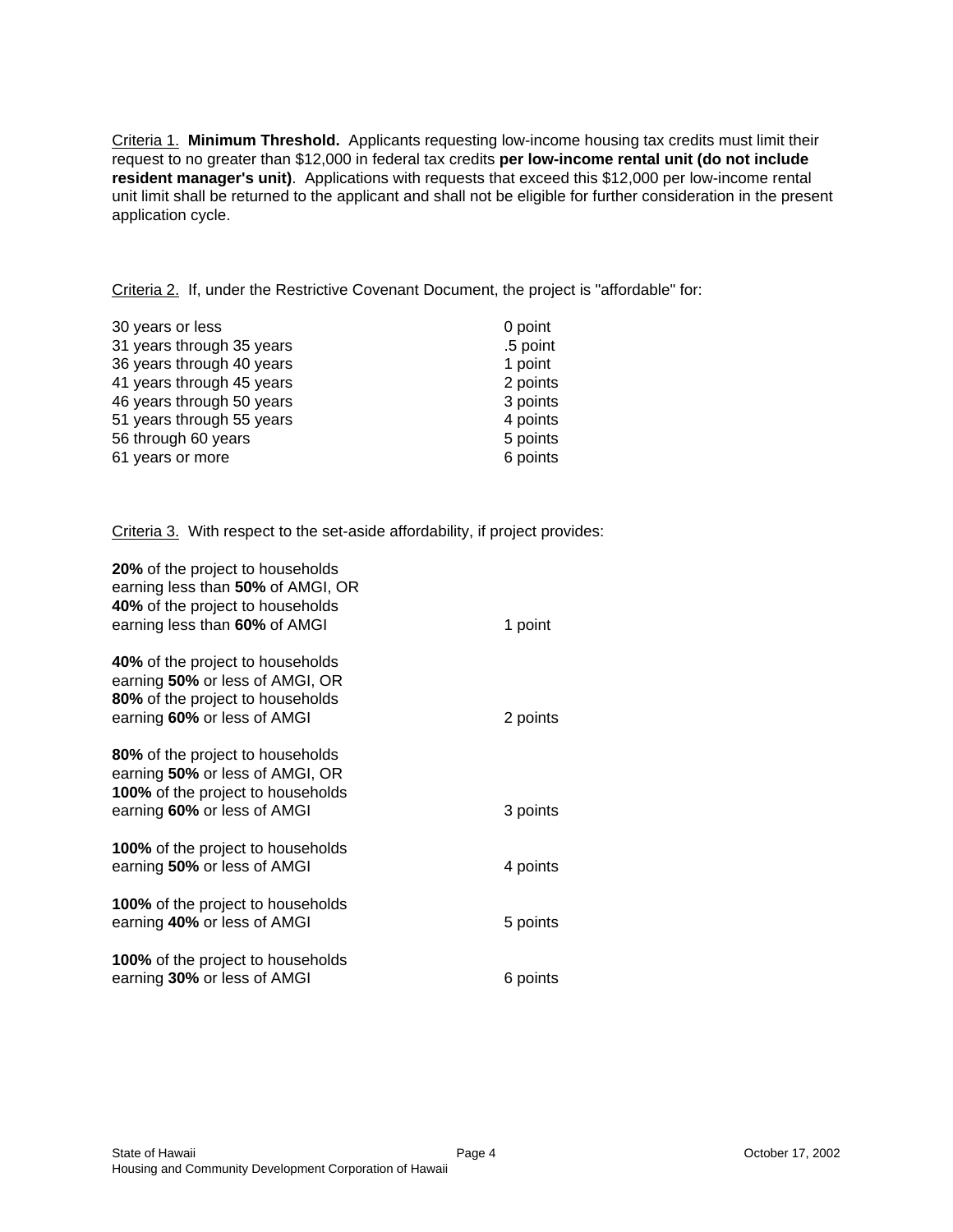Criteria 4. Based on the initial rent charged by the project, if rents are:

| 0 points |
|----------|
| 1 point  |
| 2 points |
| 3 points |
| 4 points |
| 5 points |
| 6 points |
|          |

Criteria 5. The ratio is derived as: "Total Federal Tax Credits Requested (Annual)/Total Number of Proposed Low-Income Rental Units"

| \$10,001 through \$12,000/unit/year in<br>federal tax credits requested, then                                                                                                                                     | 1 point  |
|-------------------------------------------------------------------------------------------------------------------------------------------------------------------------------------------------------------------|----------|
| \$8,001 through \$10,000/unit/year in<br>federal tax credits requested, then                                                                                                                                      | 2 points |
| \$6,001 through \$8,000/unit/year in<br>federal tax credits requested, then                                                                                                                                       | 3 points |
| \$4,001 through \$6,000/unit/year in<br>federal tax credits requested, then                                                                                                                                       | 4 points |
| \$2,001 through \$4,000/unit/year in<br>federal tax credits requested, then                                                                                                                                       | 5 points |
| \$2,000 or less/unit/year in<br>federal tax credits requested, then                                                                                                                                               | 6 points |
| Criteria 6. With respect to development approvals:                                                                                                                                                                |          |
| If necessary development approvals (i.e.<br>zoning, 201G, variances) are obtained.                                                                                                                                | 5 points |
| If the applicant provides satisfactory evidence<br>from the county agency that demonstrates<br>that the application has been accepted and<br>is advancing or progressing through the<br>county's approval system. | 3 points |
| No development approvals, no applications<br>filed, or if applications have not been accepted<br>by the county agency for processing of<br>necessary development approvals                                        | 0 points |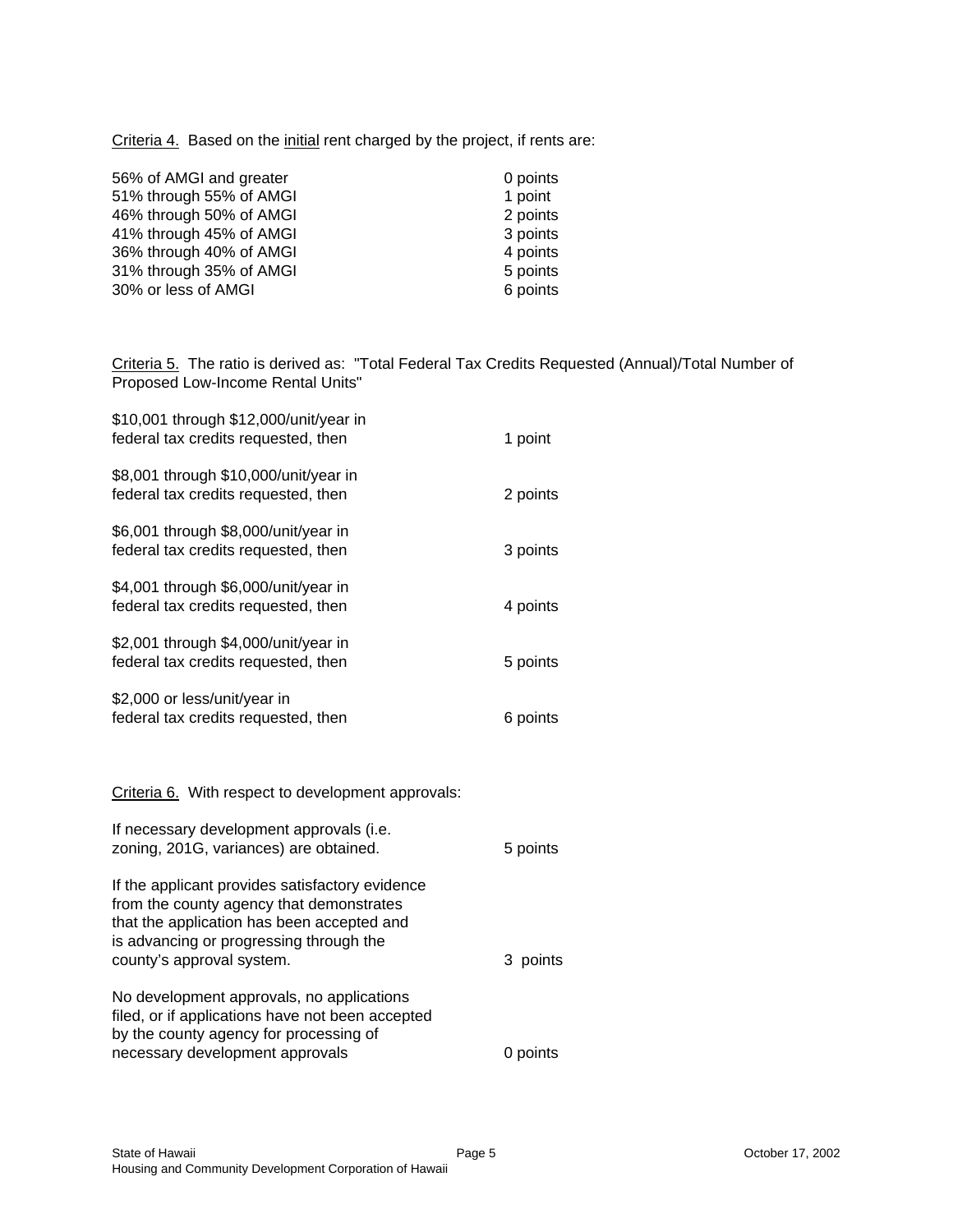Criteria 7. The applicant demonstrates that all low-income units will be made available, through a process acceptable to HCDCH, to people on the waiting list for low-income public housing.

| If the answer to the question is NO                                                                                                                                                                                                                | 0 points are awarded. |
|----------------------------------------------------------------------------------------------------------------------------------------------------------------------------------------------------------------------------------------------------|-----------------------|
| If the answer to the question is YES<br>and the applicant is able to demonstrate<br>that all low-income units will be made<br>available, through a process acceptable to<br>HCDCH, to people on the waiting list for<br>low-income public housing. | 3 points are awarded. |

Criteria 8. With respect to low-income units targeted to families, at least 25% of low-income units are 2 bedroom units **and** at least 25% of low-income units are 3-bedroom units or larger.

| If the answer to the question is NO  | 0 points are awarded  |
|--------------------------------------|-----------------------|
| If the answer to the question is YES | 3 points are awarded. |

#### Criteria 9 and 10.

| If the answer to the question is NO  | 0 points are awarded |
|--------------------------------------|----------------------|
| If the answer to the question in YES | 1 point is awarded   |

Criteria 11. If total tax credit equity as a percentage of total project cost is:

| Greater than 60% of total<br>project cost | 0 points |
|-------------------------------------------|----------|
| 51% through 60% of total<br>project cost  | 1 point  |
| 41% through 50% of total<br>project cost  | 2 points |
| 31% through 40% of total<br>project cost  | 3 points |
| 21% through 30% of total<br>project cost  | 4 points |
| 11% through 20% of total<br>project cost  | 5 points |
| 10% or less of total<br>project cost      | 6 points |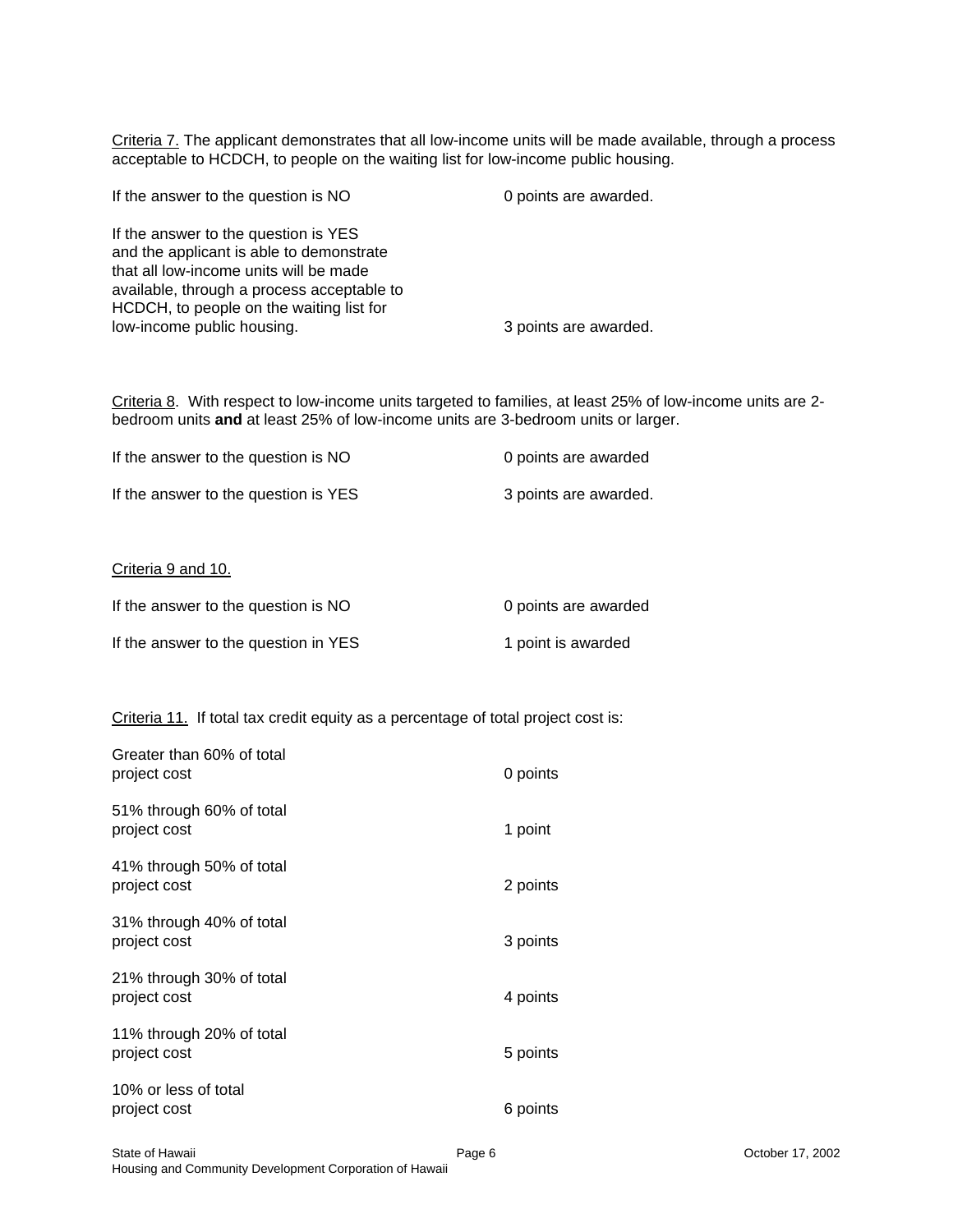Criteria 12. If total permanent sources of state funds as a percentage of total project cost is:

| Greater than 70% of total project cost | 0 points |
|----------------------------------------|----------|
| 61% through 70% of total project cost  | 1 point  |
| 51% through 60% of total project cost  | 2 points |
| 41% through 50% of total project cost  | 3 points |
| 31% through 40% of total project cost  | 4 points |
| 21% through 30% of total project cost  | 5 points |
| 20% or less of total project cost      | 6 points |

Permanent sources of state funds are those funds that are administered by the HCDCH. Such funds include, but are not limited, to the Rental Housing Trust Fund and the Dwelling Unit Revolving Fund. Permanent sources of state funds are those funds that are administered by the HCDCH. Such funds include but are not limited to the Rental Housing Trust Fund and the Dwelling Unit Revolving Fund. For the purpose of evaluating this criteria, HOME Funds awarded to projects by the City and County of Honolulu, County of Hawaii, County of Maui and County of Kauai will not be considered as permanent sources of state funds

Criteria 13. Combined total of developer fee and developer overhead shall not exceed 12% of total project cost. If the combined total of developer fee and developer overhead is:

| Greater than 12% of total project cost | 0 points   |
|----------------------------------------|------------|
| 10% through 12% of total project cost  | 1.5 points |
| 7% through 9.99% of total project cost | 3.0 points |
| 4% through 6.99% of total project cost | 4.5 points |
| 3.99% or less of total project cost    | 6.0 points |

Criteria 14. Project will be receiving project-based rental assistance subsidies which would result in eligible tenants paying approximately 30% of their gross monthly income towards rent. Eligible programs shall include, but not be limited to, the Rural Development 515 Loan Program and HUD Section 8 projectbased Rental Assistance Program.

| If the answer to the question is NO  | 0 points are awarded        |
|--------------------------------------|-----------------------------|
| If the answer to the question in YES | 1 to 6 points are awarded * |

\* If the whole project has project based subsidies then 6 points is awarded, if only a portion of a project has project based subsidies, then the scoring will be adjusted based upon the percentage of units subsidized. The percentage is derived as "Number of Subsidized Units / Tax credit and non-tax credit subsidized units," provided they are developed simultaneously.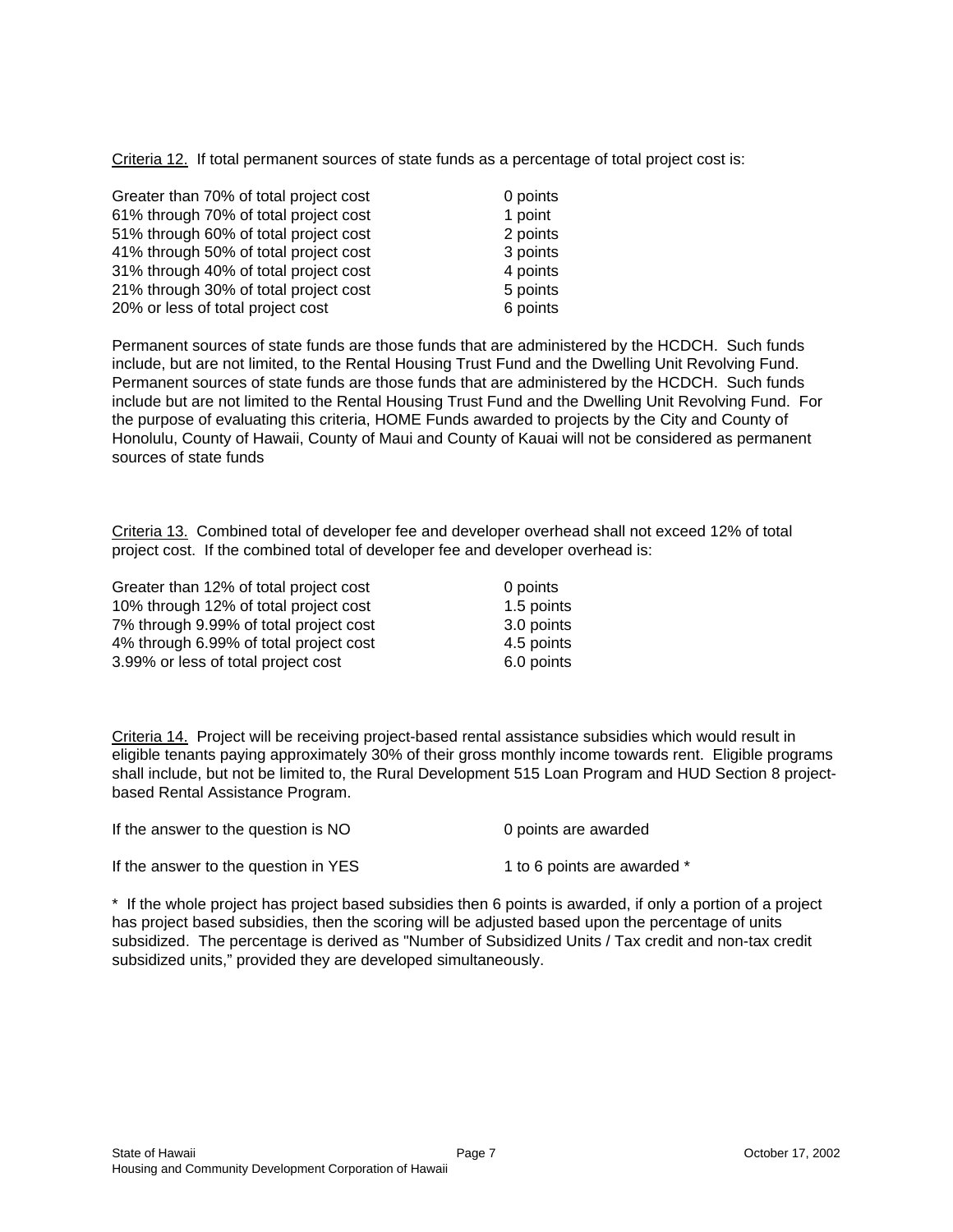Criteria 15. Project has applied for or received county, federal, or private permanent financing assistance (other than for primary mortgage financing) which results in a lower tax credit request.

| If the project has not applied for or has not<br>received county, federal, or private permanent<br>financing assistance (other than for primary<br>mortgage financing)        | 0 points are awarded   |
|-------------------------------------------------------------------------------------------------------------------------------------------------------------------------------|------------------------|
| If the project has applied for county, federal,<br>or private permanent financing assistance<br>(other than for primary mortgage financing)                                   | .5 points are awarded  |
| If up to 50% of the financing from county,<br>federal, or private permanent financing<br>sources(other than for primary mortgage<br>financing) has been secured               | 1.5 points are awarded |
| If more than 50% of the financing from county,<br>federal, or private permanent financing<br>sources(other than for primary mortgage<br>financing) has been secured           | 3 points are awarded   |
| Criteria 16. Developer will provide a<br>"rent-to-own" option for residents of the<br>project after 30 years.                                                                 | 0 or 2 points          |
| Criteria 17. Project is located in qualified<br>Census tract, the development of which<br>contributes to a concerted community<br>revitalization plan as determined by HCDCH. | 0 or 3 points          |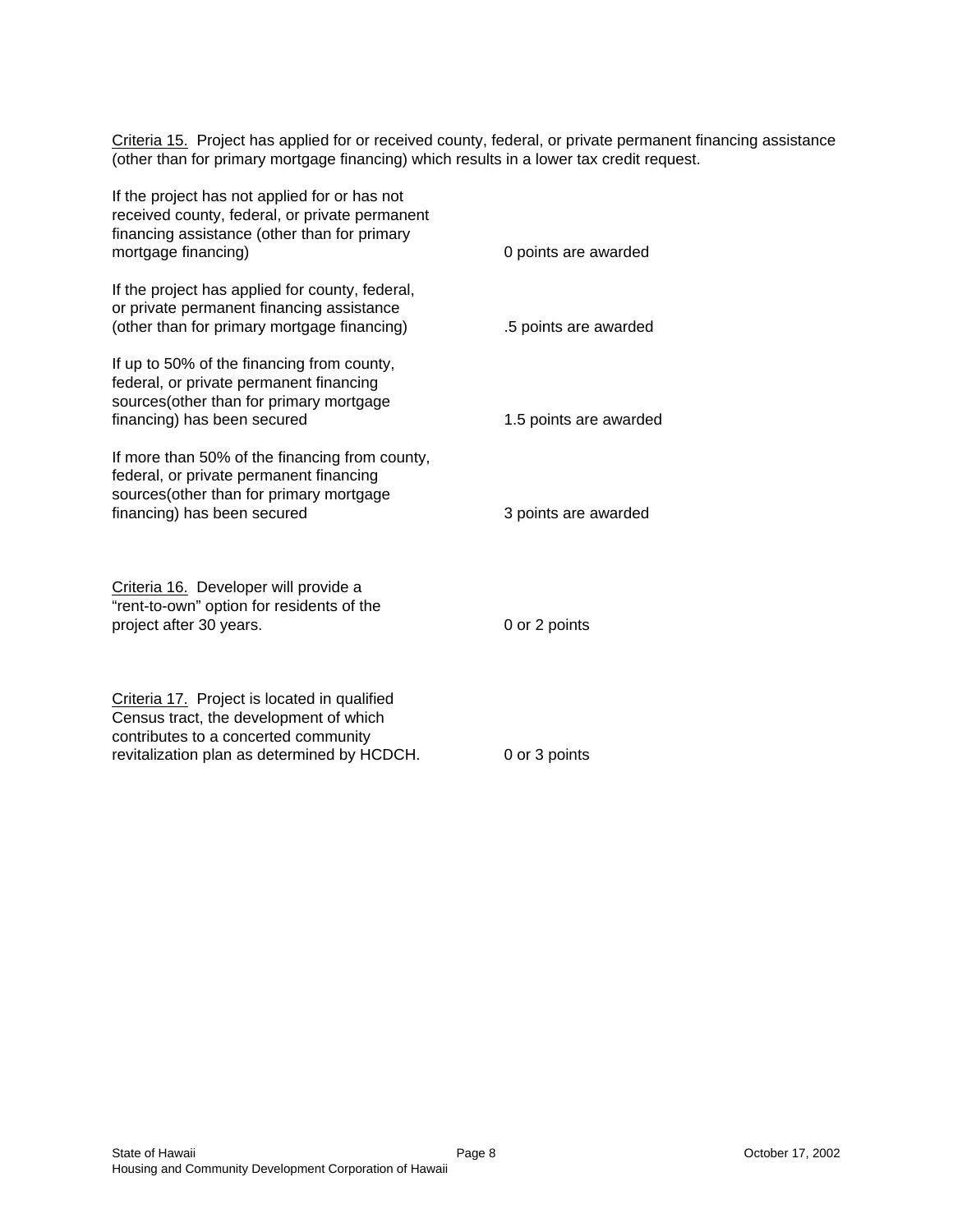## Criteria 18. Project location and market demand. 0 to 6 points

The points awarded will be based on HCDCH's evaluation of factors such as, but not limited to:

- Project is located in a county's urban core/district (preference) versus rural district;
- Employment opportunities, recreational facilities, shopping facilities, medical facilities located in the immediate vicinity of the project site;
- Strength of the market study. Is the market study specific to the project, specific to the site? Does the analysis include the estimated number of individuals or families in the area within the applicable income limits needing affordable housing and the comparable rent rates for the area?
- Is the market study current (less than 6 months old) and prepared by an independent firm not affiliated with the developer and approved by the HCDCH?
- Are the proposed rental rates below market rents for the immediate surrounding area?
- Are project or housing characteristics (e.g., design, density) appropriate for neighborhood? Does project appear to satisfy market need? Is there documented/supported market demand?
- Is location in the neighborhood conducive for senior or family residential use?

Criteria 19. Developer experience. 0 to 6 points

The points awarded will be based on the HCDCH's evaluation of factors such as, but not limited to:

- Developer's (or any party affiliated with the development team) experience or ability (or inexperience/inability) to successfully complete the project;
- Developer's success or failure in meeting the objectives of the program on past proposals;
- Project's general partner and/or affiliates has a history of chronic and/or substantive noncompliance, has failed to meet the requirements of the Declaration for Low-Income Housing Credits for previous projects, or has any significant tax credit history with other state tax credit allocating agencies.

Criteria 20. Overall Project Feasibility. 0 to 6 points

The points awarded will be based on HCDCH's evaluation of any and all factors that could impact overall project feasibility, such as, but not limited to:

- Development costs are judged to be unreasonable;
- Funding, developmental, and operational feasibility; project is unable to proceed in a timely manner or serious issues need resolution. For example, lack of adequate financing sources; unreasonably low operating budget; land use and zoning issues; utility, water, sewer availability.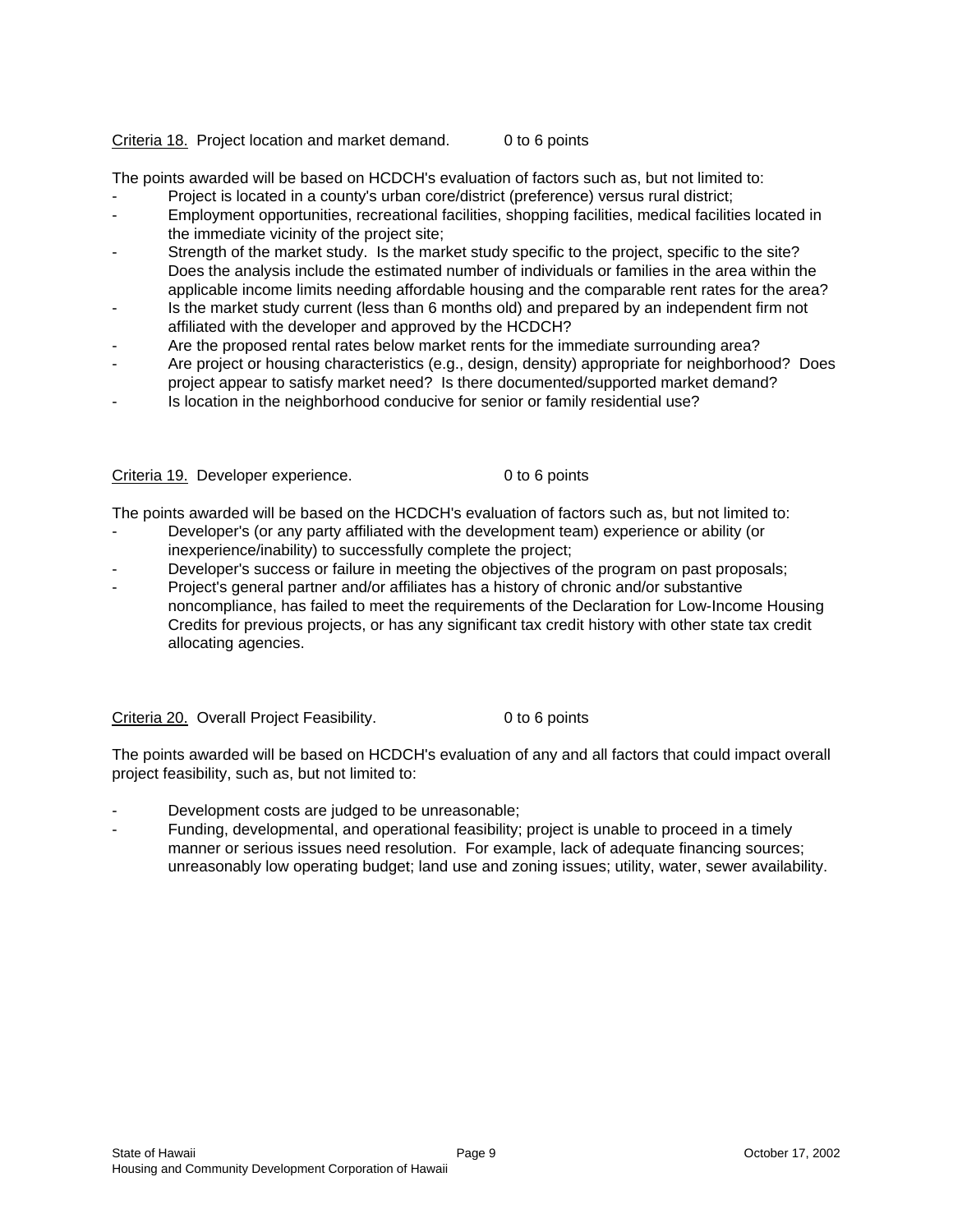### **IV. Rights of the HCDCH**

**The HCDCH reserves the right to disapprove any application or project for any tax credit reservation or allocation, regardless of ranking under the criteria and point system as contained in section III of this allocation plan. The executive director or his designated representative shall have the authority to defer consideration of any application if, in his sole discretion, such deferral is deemed in the best interest of meeting housing needs.** 

**The HCDCH reserves the right, in its sole discretion, to (i) hold back a portion of the annual state and federal housing credit ceiling for use during later reservation cycles, (ii) carry over a portion of the current year's housing credit ceiling for allocation to a project which has not yet been placed in service, and (iii) under certain conditions, issue a reservation for up to 25% of the next year's housing credit ceiling.**

**The HCDCH is required under the I.R.C. of 1986, as amended, to allocate the minimum amount of tax credits required to make a project feasible. The determination of the amount of tax credits to be reserved or allocated to a project shall be made solely at the discretion of the HCDCH. The HCDCH may, at the time of issuance of the IRS Form(s) 8609 for the project, decrease the amount of tax credits allocated to a project based on the actual cost and financing of the project.**

**The HCDCH in no way represents or warrants to any interested party which may include, but is not limited to, any developer, project owner, investor or lender that the project is, in fact, feasible or viable.**

**No member, officer, agent or employee shall be personally liable concerning any matters arising out of, or in relation to, the reservation or allocation of the Low-Income Housing Tax Credit.**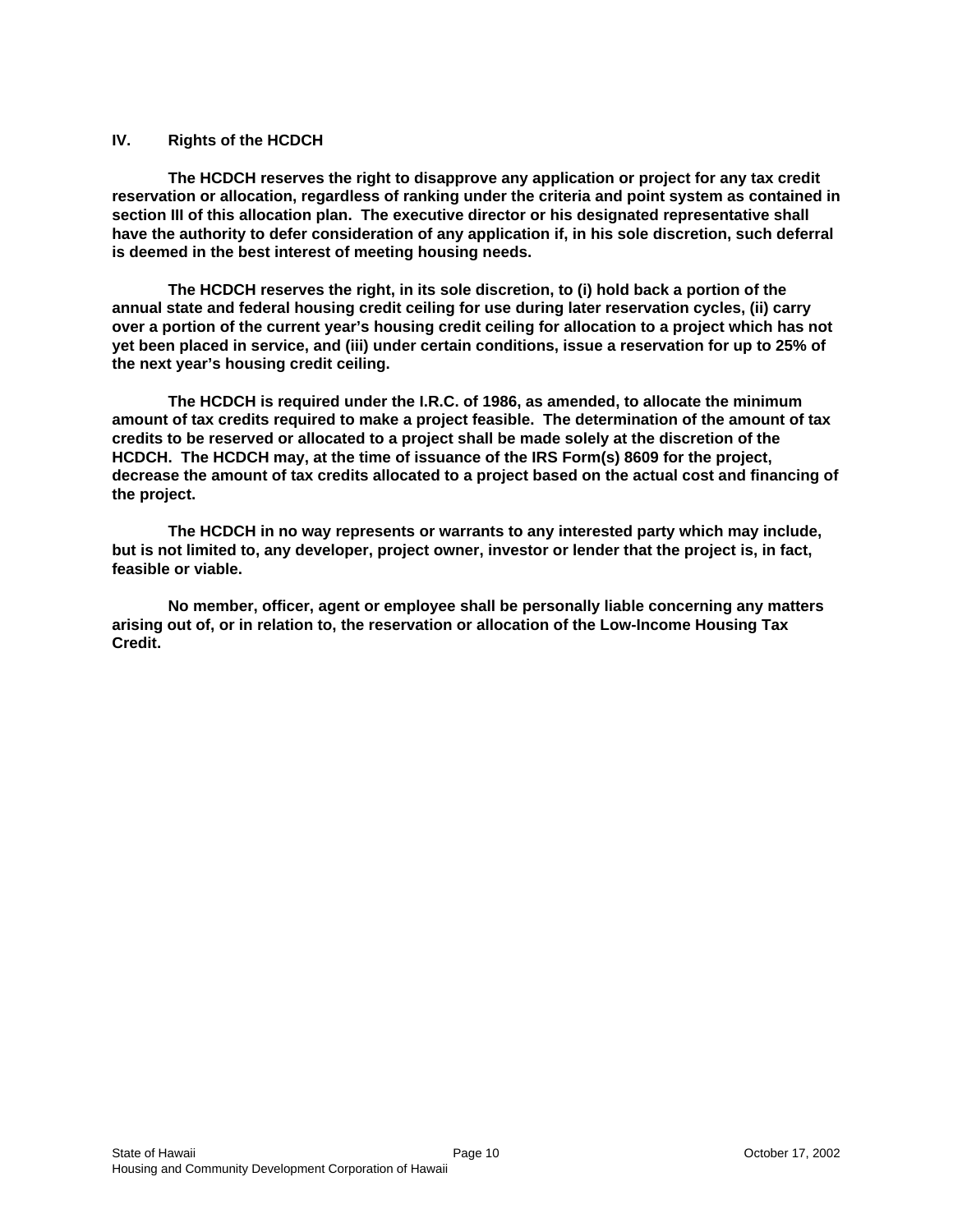# **V. Compliance Monitoring Plan**

## **A. Summary**

The HCDCH shall monitor compliance with all applicable Federal and State Program requirements for the period a project is committed to providing low-income rental units. The HCDCH will require that all qualified tenants of a project be certified upon occupancy and be re-certified annually to ensure compliance. Projects shall be required to maintain copies of the income certification for each tenant on forms approved or provided by the HCDCH. Projects will also be required to maintain records regarding number of rental units (including number of bedrooms and size of square footage of each bedroom); percentage of rental units that are low-income units; rent charged on each rental unit including utility allowances; number of occupants in each low-income unit for those buildings receiving tax credits prior to 1990; documentation regarding vacancies in the building; eligible and qualified basis of the building at the end of the first year of the credit period, and at the end of each year until required setasides are met; and character and use of the nonresidential portion of the building that is included in the building's eligible basis, all in accordance with the rules published by the Internal Revenue Service. The HCDCH may perform an audit annually but, at a minimum, once every three years, and shall have access to all books and records upon notice to the project owner. Annually, owners of low-income housing tax credit projects will be required to certify to HCDCH that for the previous year, the minimum set-aside requirement was met; there was no change in the applicable fraction, or an explanation if there was a change; appropriate income certifications and documentation have been received for each low-income tenant; each low-income unit was rent-restricted in accordance with the Code; all units were for use by the general public and used on a non-transient basis (except for transitional housing for the homeless as provided for in the Code); each building was suitable for occupancy, taking into account local health, safety and building codes; there was no change in the eligible basis in the project, or an explanation if there was a change; all tenant facilities included in the eligible basis were provided on a comparable basis without charge; rentals of vacancies were done in accordance with the Code; rentals of units were done in accordance with Code if any tenant's income increased above the limit allowed by Code; and a Restrictive Covenant document was in effect for the project, for those buildings receiving credits after 1989, all in accordance with the rules published by the Internal Revenue Service.

If the HCDCH becomes aware of non-compliance, the Internal Revenue Service shall be notified in accordance with the rules published by the Internal Revenue Service.

On January 14, 2000, the Internal Revenue Service published final Rules and Regulations on Compliance Monitoring and Miscellaneous Issues Relating to the Low Income Housing Credit. These final rules and regulations are attached as Schedule A and incorporated herein. Consult with your tax attorney and/or LIHTC consultant regarding additional Internal Revenue Code regulations. Owners are responsible for keeping abreast of current Program requirements.

The guidelines outlined below pertain to projects allocated Federal and State Low Income-Housing Tax Credits in the State of Hawaii.

# **B. Compliance**

# **Owner/Manager Training**

Owners, managing agents, and on-site managers should attend or document that they have recently attended training on management and compliance prior to leasing any units, but no later than receipt of IRS Form 8609, which certifies an allocation of tax credits. Training may be required following significant or repeated noncompliance events. At minimum, such training should cover key compliance terms, qualified basis rules, determination of rents, tenant eligibility, file documentation, next available unit procedures and unit vacancy rules, agency reporting requirements, record retention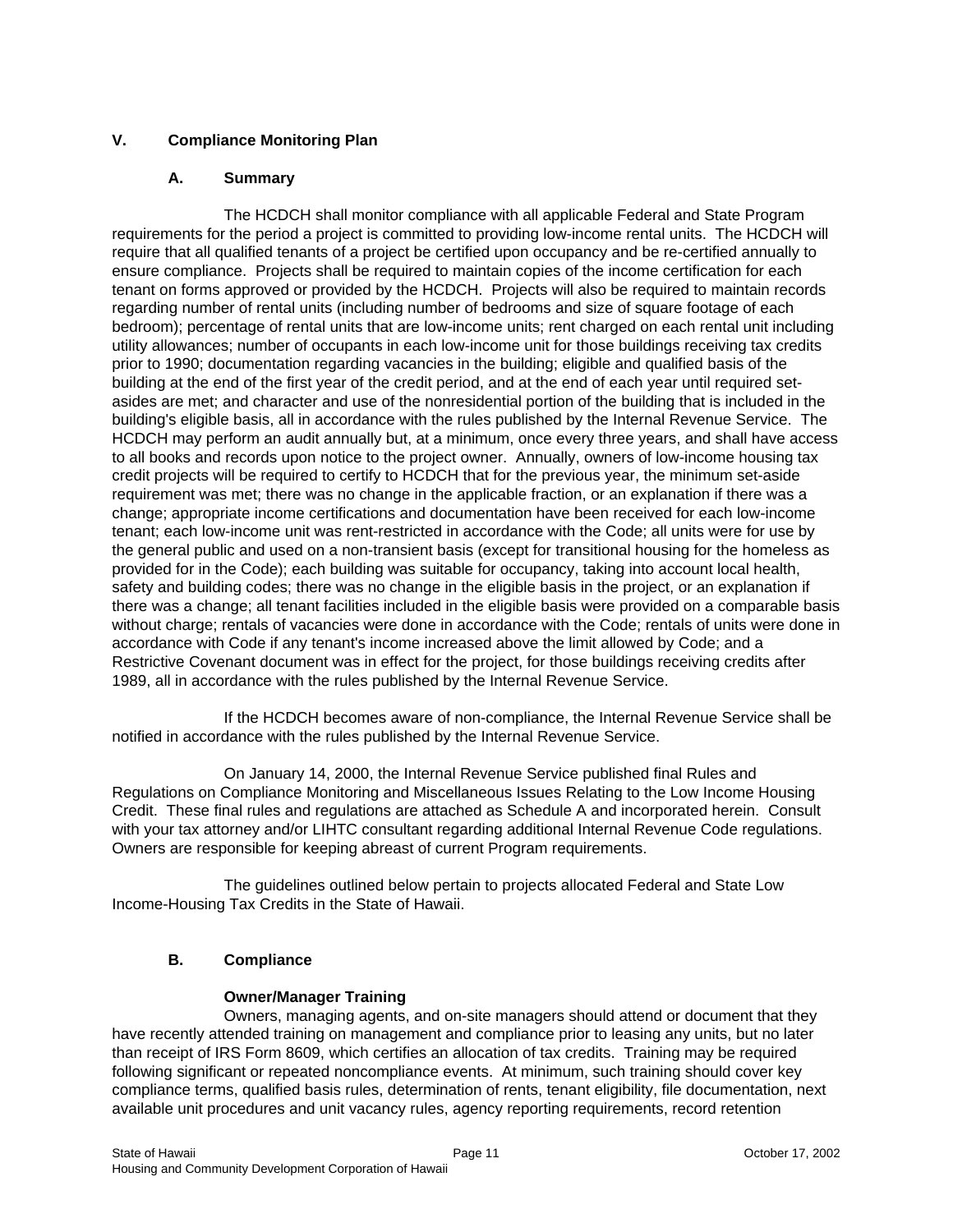requirements, and site visits.

### **Set Aside**

The project must comply with the low-income set-aside requirements of Section 42 of the Internal Revenue Code (the "Code") as chosen by the owner at the time of receiving the credits. The minimum requirements are either:

- 1. 20 percent or more of the units are occupied by tenants having a household income of 50 percent or less of the area median gross income (the "20-50 requirement"), or
- 2. 40 percent or more of the units in the project are occupied by tenants having a household income of 60 percent or less of the area median gross income (the "40-60 requirement").

 Tenant income is calculated in a manner consistent with the determination of annual income under Section 8 of the United States Housing Act of 1937, as directed by the Internal Revenue Code. Area median incomes are determined annually by the U.S. Department of Housing & Urban Development (HUD), and are available from the HCDCH.

### **Rent**

Units in the project must be rent-restricted to either thirty (30) percent of the median income adjusted for family size for the area in which the project is located or rent-restricted to thirty (30) percent of the imputed income limitations based on unit size. This rent-restriction must be maintained throughout the Term of the Compliance and Extended-use period. See 'D. Rent Restrictions' in this section for further information.

# **Term of Compliance**

Projects receiving allocations during 1987 through 1989 have only a 15-year compliance period. Projects receiving a LIHTC allocation after January 1, 1990 must comply with eligibility requirements for the initial 15-year period (compliance period), in addition to the 15 or more years (extended-use period) determined by elections indicated in the Restrictive Covenant Document. The Restrictive Covenant Document must be recorded before credits are allocated.

### **Annual Certification**

These and other compliance requirements as listed in Section A. Summary must be certified annually by the owner through the submission of the Annual Report. The Annual Report includes the Owner's Certificate of Continuing Program Compliance and shall be submitted by February 1 of each year throughout the compliance/extended-use period. The Annual Report and the supporting documentation verifying the information on the Annual Report must be kept for a minimum of six (6) years after the due date (with extensions) for filing the federal income tax return for that year. The records for the first year of the credit period, however, must be retained for at least 6 years beyond the due date (with extensions) for filing the federal income tax return for the last year of the compliance period of the building, in accordance with published IRS guidelines.

# **IRS Form 8609**

Owner shall complete Part II of IRS Form 8609 and submit with subsequent Annual

Report.

# **Qualified Basis Tracking Sheet (QBTS)**

This form shall be submitted annually until the required set-asides are established. Documents will provide information on original tenants qualifying each building for tax credits minimum set-asides, and other set-asides.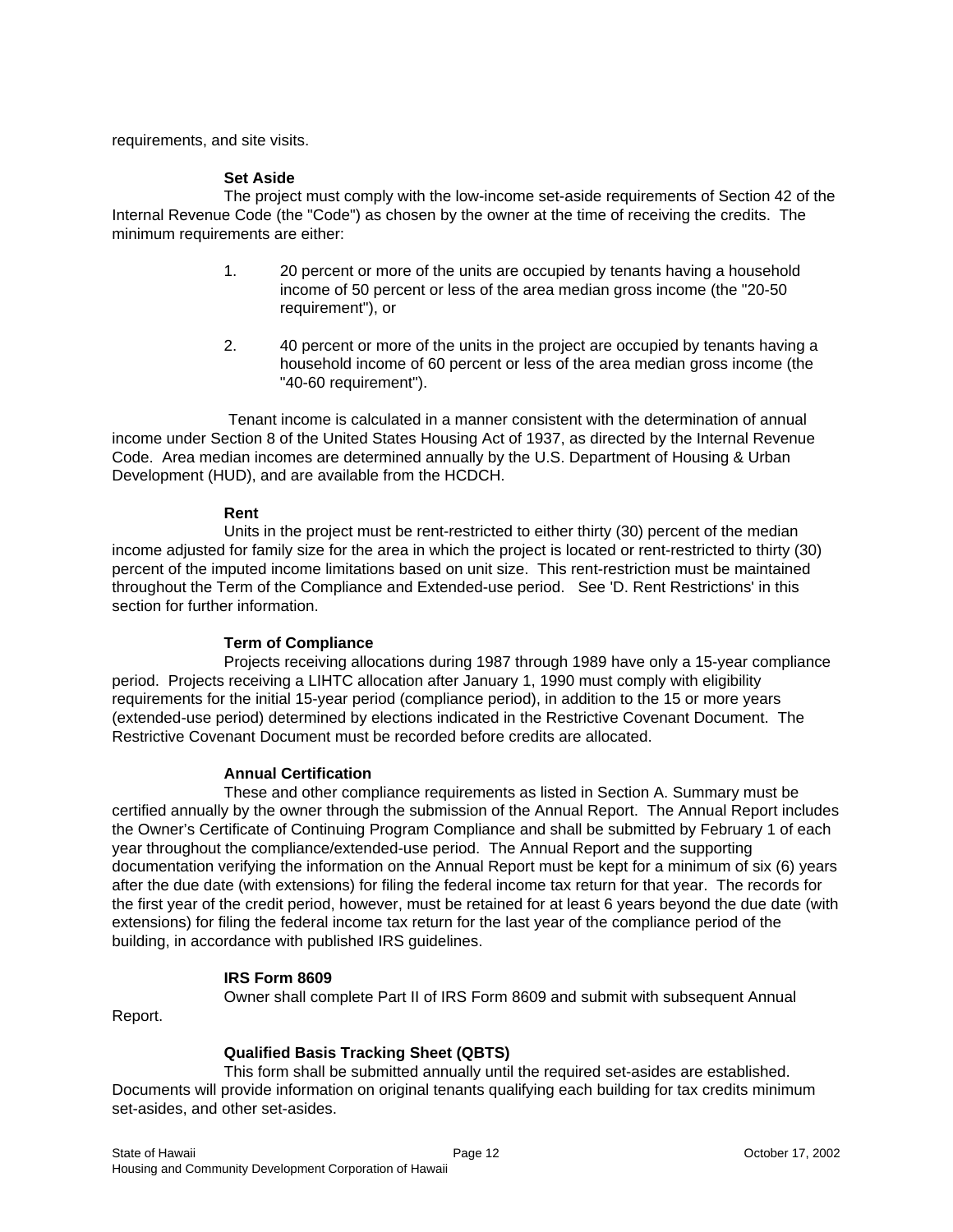# **Status Reports**

This report is to be submitted annually by owners in such format as required by the HCDCH or its Authorized Delegate to document and track the continuous compliance of tax credit units. The documents report data that tenants are income eligible at move-in, that occupants of LIHTC units are re-certified at least on an annual basis and that the unit rents are restricted. Documentation will also indicate compliance with the vacant unit rule and 140% rule. The tracking of tax credit units substantiates the maintenance, increase or reduction of each BIN's qualified basis.

# **C. Qualifying Households**

Applicants for low-income units should be advised early in their initial visit to the project that there are maximum income limits which apply for these units. Management should explain to the tenants that the anticipated income of all persons expecting to occupy the unit must be verified and included on a Tenant Income Certification (TIC) prior to occupancy, and re-certified on an annual basis. Applicants should be informed of other Internal Revenue Services requirements such as the Student Rule and Recertifications.

# **Unborn Children**

In accordance with the HUD Handbook 4350.3, owner shall include unborn children in determining household size and applicable income limits. If permitted by state laws, owner shall require documentation of pregnancy in such circumstances.

# **Student Households**

In accordance with the Internal Revenue Code, a household comprised entirely of fulltime students may not be counted as a qualified household, unless the household meets at least one exception. Refer to the Internal Revenue Code for additional guidelines on the exceptions.

Owner shall utilize a lease provision requiring tenants to notify managing agent of any change in student status.

# **Calculating Anticipated Tenant Income**

Owner shall qualify tenants by calculating household income using the gross income the household anticipates it will receive in the 12-month period following the effective date of the income verification or Recertification. Anticipated income should be documented in the tenant file by third party verification whenever possible, or by an acceptable alternate method of verification with documentation as to why third party verification was not available. Owner shall use current circumstances to project income, unless verification forms or other verifiable documentation indicate that an imminent change will occur. Owner shall refer to HUD Handbook 4350.3 for guidance on the proper calculation and verification of income and assets per IRC regulations.

# **Certification**

Upon acceptance of an applicant to the project, a TIC must be completed for the applicant and certified to by the applicant and the owner. The form is a legal document which, when fully executed, qualifies the applicants to live in the set-aside units in the project.

The TIC must be executed along with the lease prior to move-in. No one may live in a unit in the project unless he is certified and under lease.

The original copy of the executed TIC form is to be retained in the applicant's file. The TIC and the supporting documentation verifying the TIC must be kept for a minimum of six (6) years after the due date (with extensions) for filing the federal income tax return for that year. The records for the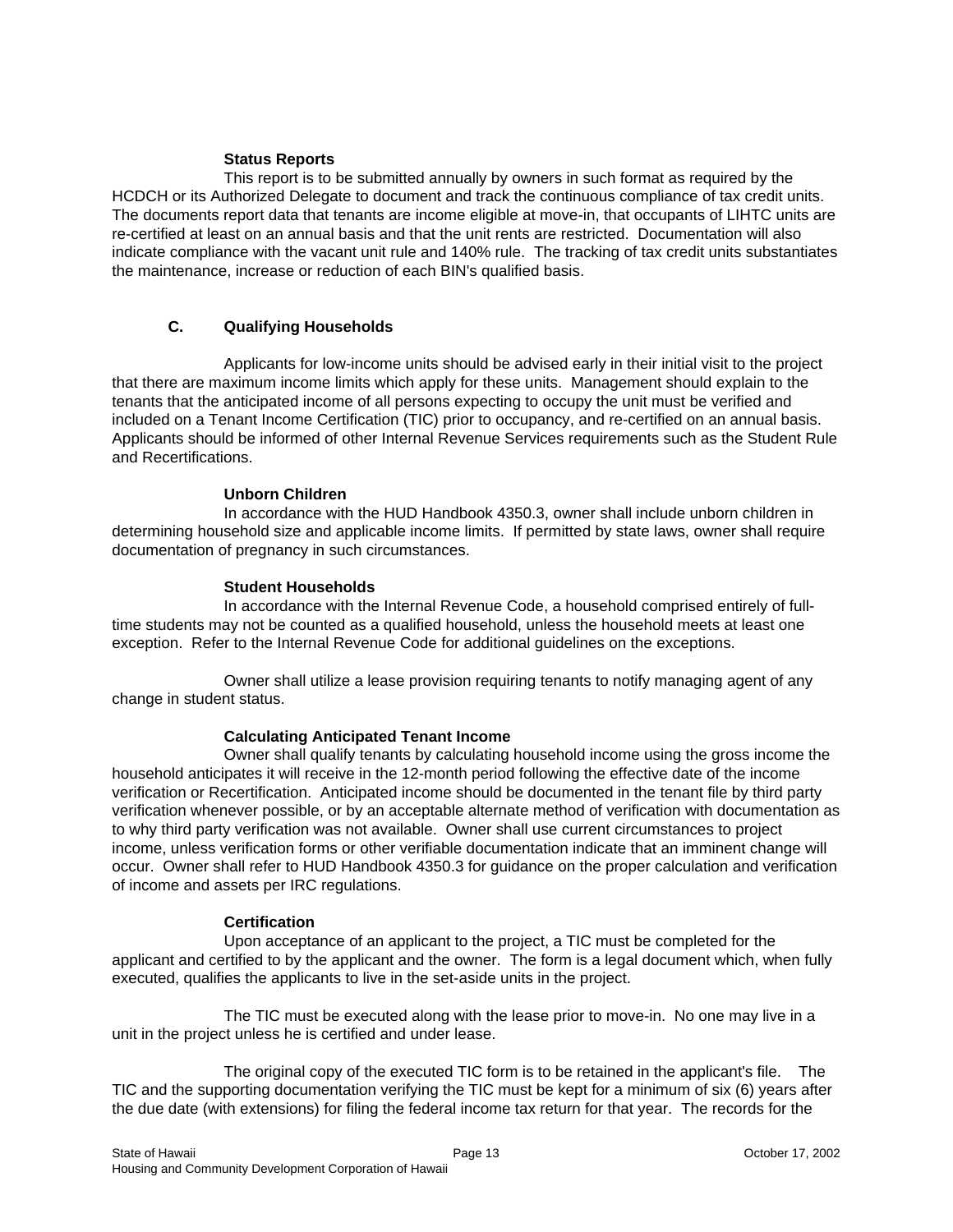first year of the credit period, however, must be retained for at least 6 years beyond the due date (with extensions) for filing the federal income tax return for the last year of the compliance period of the building, in accordance with published IRS guidelines.

## **Recertification**

For projects with less than 100% set-aside:

To ensure each unit is complying with the LIHTC income restrictions, the HCDCH requires (a) the owner to annually recertify each tenant's income and household composition and (b) each tenant is to report certain changes in income and household composition which occur between regularly scheduled recertifications.

If the income of the tenants in a unit who have been previously verified increases above 140 percent of the applicable income limitation, the unit may continue to be counted as a low-income unit as long as the next available unit of comparable or smaller size is occupied by a qualified low-income tenant, and the rent continues to be restricted for the initial unit.

Each tenant's annual recertification is to be completed within one year of last recertification. The request for recertification shall be made between 60 and 90 days before the effective date, and it must clearly state that the tenant has ten (10) calendar days in which to contact the owner to begin recertification processing. The notice must also state the days and hours available for the interview, the information the tenant should bring to the interview, and how and whom to contact to schedule the interview.

Upon reverification of the tenant's income, the owner shall complete a new TIC, which shall be certified to by the , owner or owner's designee.

# **Past-Due Recertification**

A recertification is considered past due if the TIC form for the tenant is not certified by tenant and owner within twelve months of the last recertification.

# **D. Rent Restrictions**

For projects receiving Low-Income Housing Tax Credits during the years 1987 to 1989, the tenant's gross rent may not exceed thirty (30) percent of the median income adjusted for family size for the area in which the project is located. The gross rent must include an allowance for utilities.

Projects receiving Low-Income Housing Tax Credits after January 1, 1990 must comply with the following procedures:

> Units in the project must be rent-restricted to 30% of the imputed income limitations for each unit, based upon HUD area median incomes and size of units. Rents are imputed by bedroom size in the following manner: a unit which does not have a separate bedroom - 1 individual; and a unit with 1 or more separate bedrooms - 1.5 individuals per bedroom. The HCDCH provides rent limits for projects receiving a LIHTC allocation.

Gross rent does not include any payment for various rental assistance programs and supportive service assistance as outlined in Section 42 of the Code. Gross rent must include any allowance for utilities.

HUD publishes the area median incomes for each state annually. Updated income limits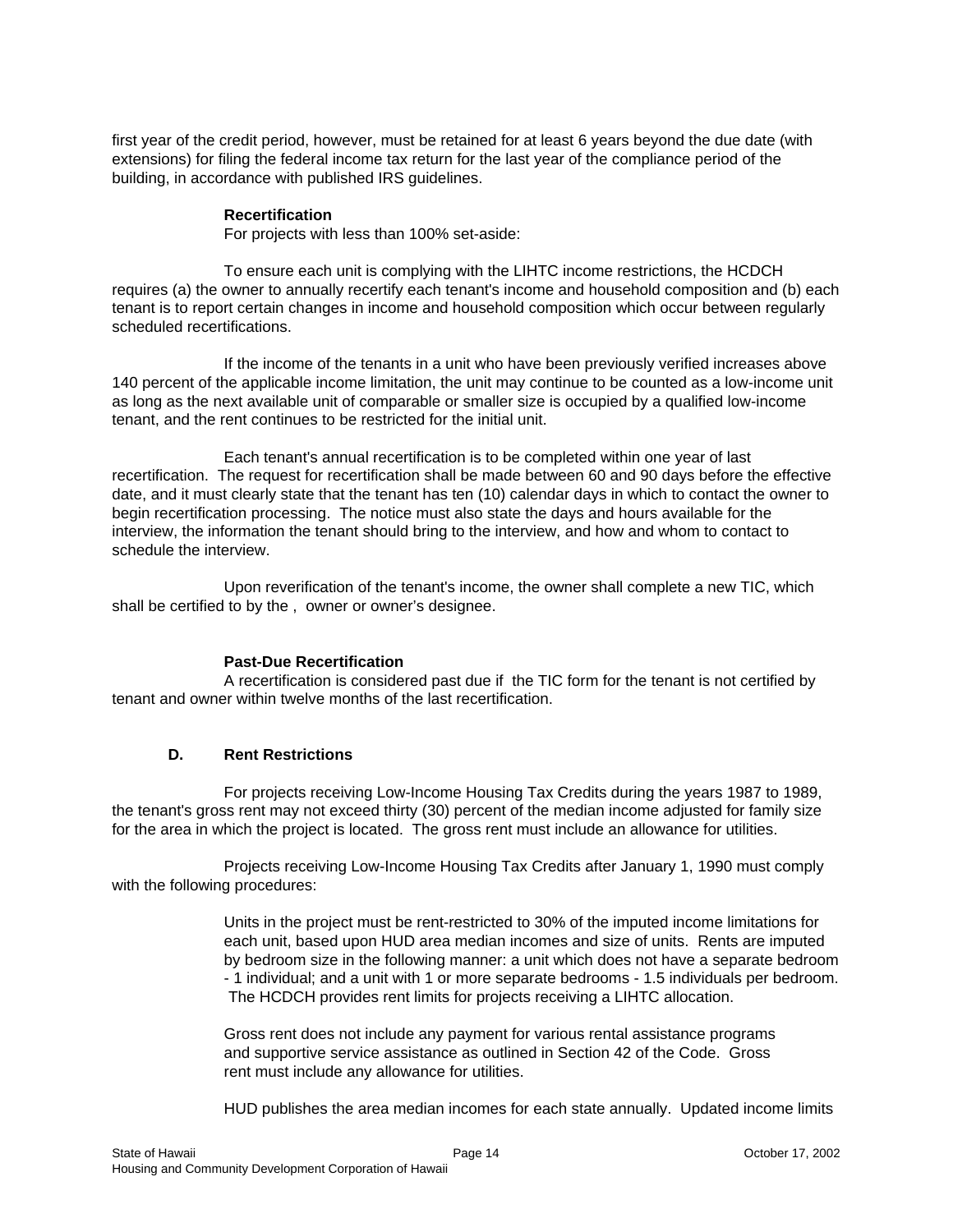must be implemented pursuant to IRS Revenue Ruling 94-57, "Taxpayers may rely on a list of income limits released by HUD until 45 days after HUD releases a new list of income limits, or until HUD's effective date for the new list, whichever is later." Rents may be increased accordingly as the area median income increases.

If the income of the tenants in a unit who have been previously verified increases above 140 percent of the applicable income limitation, the unit may continue to be counted as a low-income unit as long as the next unit of comparable or smaller size is occupied by a qualified low-income tenant, and the rent continues to be restricted for the initial unit.

# **E. Eviction of Tenants**

Once an eligible tenant has been certified and admitted to the project, the tenant may not be displaced solely due to an increase in the tenant's household income beyond the restricted limit.

# **F. Audits**

The project may be subject to a management audit by the HCDCH or its Authorized Delegate annually but, at a minimum, once every three years. Notification of an audit shall be given to the owner at least 30 days prior to such audit. The results of the management audit and the recommendations for corrective action to protect and maintain the project shall be transmitted to the owner within thirty (30) days following the completion of the audit.

The purpose of the audit will be to conduct a physical inspection of the building and/or project, and, for at least 20 percent of the project's low-income units, to inspect the units and review the low-income certifications, documentation supporting the certifications, and rent records for the tenants in those units. The audit may also consist of a review of first year tenant records, a review of the documentation supporting the Annual Report, and any other documentation necessary for the HCDCH to make a determination as to whether the project is not in compliance with the Code and Section 235- 110.8 of the Hawaii Revised Statutes.

When conducting tenant file reviews, HCDCH's and its Authorized Delegate's reviews shall include, but not be limited to:

- completed rental application, including certification of assets and disposal of assets, if applicable;
- tenant income certification completed for move-in and current year, including all required signatures and dates;
- income verification(s) completed and documented;
- assets verified in accordance with IRC regulations;
- student eligibility documentation;
- lease and lease addendums completed at move-in;
- utility allowance on file;
- review of first year tenant records which qualified the project initially for tax credits

The owner shall have a period of thirty (30) days in which to respond to the findings of the management audit. The HCDCH shall review the owner's response to determine the extent to which the issues raised in the management audit letter are addressed. Findings, whether corrected or not, will be reported to the IRS.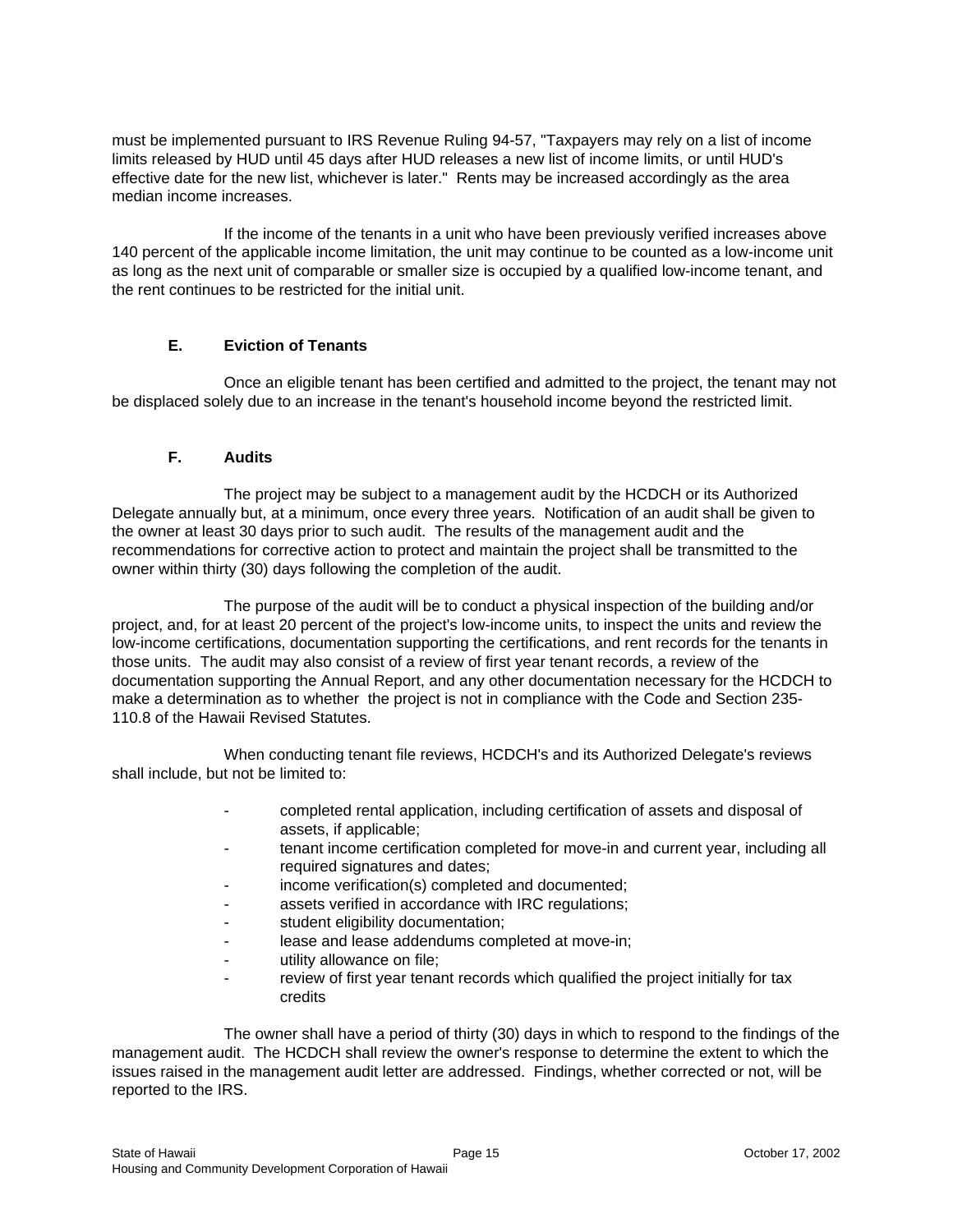See the following Section J for information on notification to the IRS of any noncompliance found in the management audit.

# **G. Rural Housing Service (RHS) and Tax-exempt Bond Issue Projects**

In accordance with the published IRS guidelines on compliance monitoring, an exception may be granted to RHS projects under its section 515 program and buildings or projects of which 50 percent or more of the aggregate basis is financed with the proceeds of tax-exempt bonds.

The IRC regulations allow for exception of a building from the inspection requirement if the building is financed by RHS under the section 515 program, the RHS inspects the building [under 7 CFR part 1930(C)], and the RHS and the allocating agency enter into a memorandum of understanding, or other similar arrangement, under which the RHS agrees to notify the allocating agency of the inspection results. Irrespective of the physical inspection standard selected by the allocating agency, a low-income housing project under section 42 of the Internal Revenue Code must continue to satisfy local health, safety and building codes. A memorandum of understanding has not been executed between the HCDCH and RHS.

Annual Reports, QBTS, Compliance Monitoring Status Reports and other reports are still required of RHS projects. Although the HCDCH has allowed the use of the RD 1944-8, the form does not determine eligibility for specific LIHTC requirements. Owners need to determine whether the TIC will be used or a worksheet will be attached to RD 1944-8 to determine eligibility under the IRC. Management audits will still be conducted as indicated herein.

An owner who for some reason is not able to make any of the required certifications stated on the Annual Report or other requirements must inform the Agency immediately of such inability, as well as explain the reason for said inability.

# **H. Reporting Requirements**

- a. The **LIHTC Annual Report** must be submitted annually by February 1 of each year throughout the compliance/extended-use period.
- b. Part II of the **IRS Form 8609** must be completed by the owner and submitted with initial Annual Report.
- c. **Qualified Basis Tracking Sheets (QBTS)** are submitted at a minimum annually with LIHTC Annual Report until all set-asides are established.
- d. **Status Reports** are submitted annually by owners with Annual Report to document and track the continuance compliance of tax credit units throughout the compliance/extended-use period.

These forms must be sent in to the HCDCH or its Authorized Delegate at the address shown in Section II.

**The Certification of Eligibility and LIHTC forms listed above are available from the HCDCH. Additionally, the HCDCH has data regarding HUD area median incomes, maximum rental rates, income verification information and third-party verification forms.** 

**I. Fees**

A compliance monitoring fee of up to \$25 per unit for all units within each project shall be